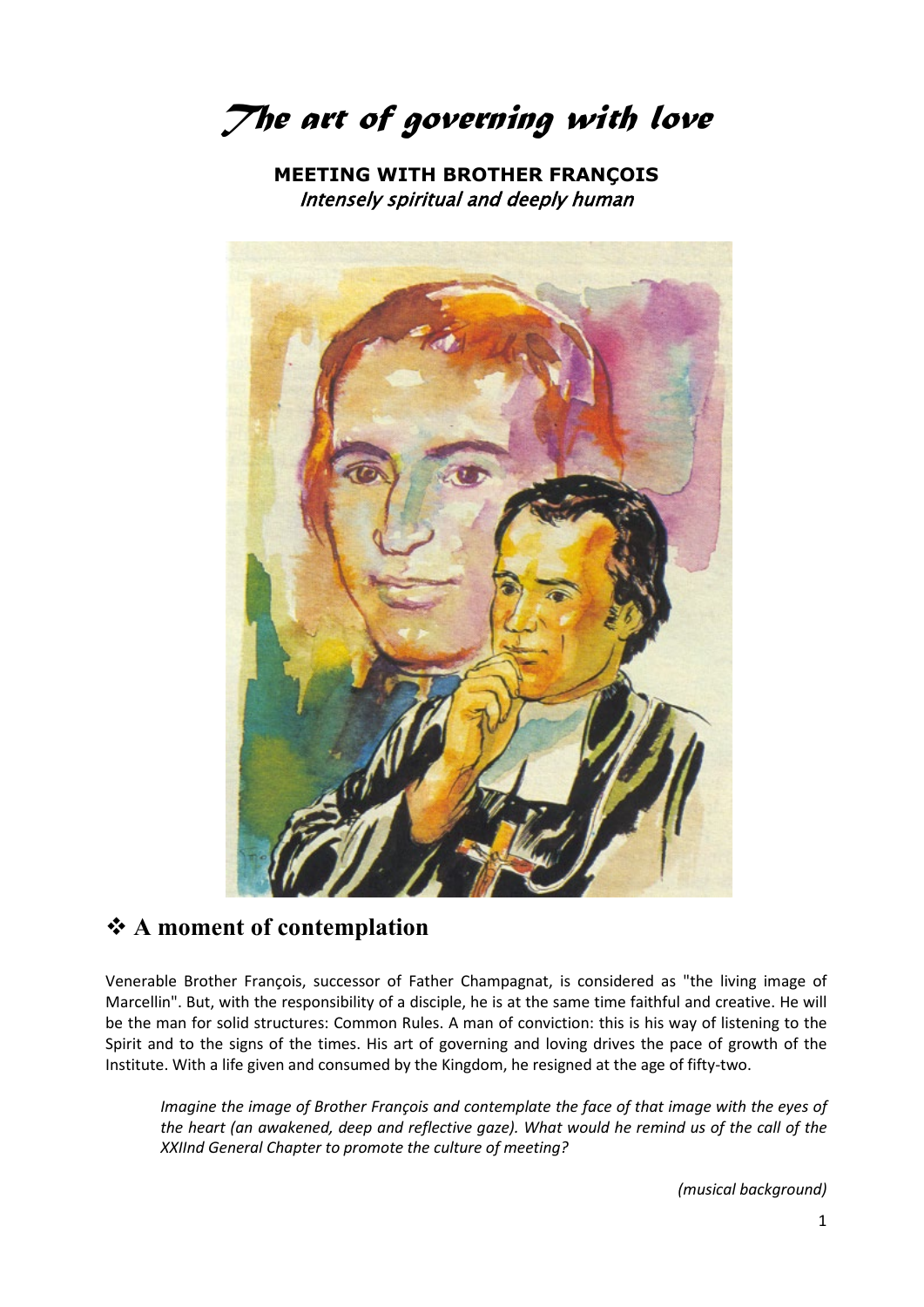# **Promoting the culture of meeting**

#### **Testimonies:**

- "Filled with the spirit of the pious Founder and zealous to imitate him in his style of leading the Brothers and doing good, all saw that Fr Champagnat lived and acted in his successor. This wise conduct won him the esteem of all and made his government loved and gave him great authority over the Brothers" (Testimony of Br Stratonique).
- Brother François did not undertake anything without first having reflected on it. Without having prayed a lot and asked for prayer. I have witnessed this behaviour. He entrusted it to God, examined it carefully, consulted, took his time and did not rush or let himself be carried away by blind passion, obstinacy or vanity... He did not speak without having asked for the light of the Lord... The good God was his great counsellor".
- Brother François seemed to me to be a man of reflection and thoughtfulness. He took advice from wise people". "Colin, the Bishops, the Assistants... He did not disdain any human means, but then he entrusted himself to God and had recourse to supernatural means".

## **Psalm: It is beautiful to walk together**

It is good to walk together; it is gentle to go forward leaning on my brother's shoulder; it is sweet to join in the fellowship and joys; it is good to make the journey anew with hands joined together.

Behold, how good and how pleasant it is for brethren to dwell together in unity!

It is like the precious ointment upon the head, that ran down upon the beard, even Aaron's beard: that went down to the skirts of his garments;

As the dew of Hermon, and as the dew that descended upon the mountains of Zion: for there the LORD commanded the blessing, even life for evermore.

*Prayerfully situate your experience of living with your brothers, of being in church with other believers, of joining projects with other Marists, of experiencing a journey of communion.* 

## **Love gives meaning to dialogue and to a journey of communion**

"Brother François seemed to be able to guess the concerns and problems of the Brothers. He would call them to his room. He asked them questions and listened to them with kindness and patience. He always succeeded in consoling and comforting them. He loved the Brothers like a father. Many times, he assured them that he would always remember them fondly and that he would never cease to care for them... He loved the little ones, the humble, especially the sick. His charity meant that he never reprimanded anyone with passion or bad humour...". *(Testimony of Brother François de Borgia).*

*"I love you; you know that I love you and that I wish only your good" (Br. François).*

#### **(Silence)**